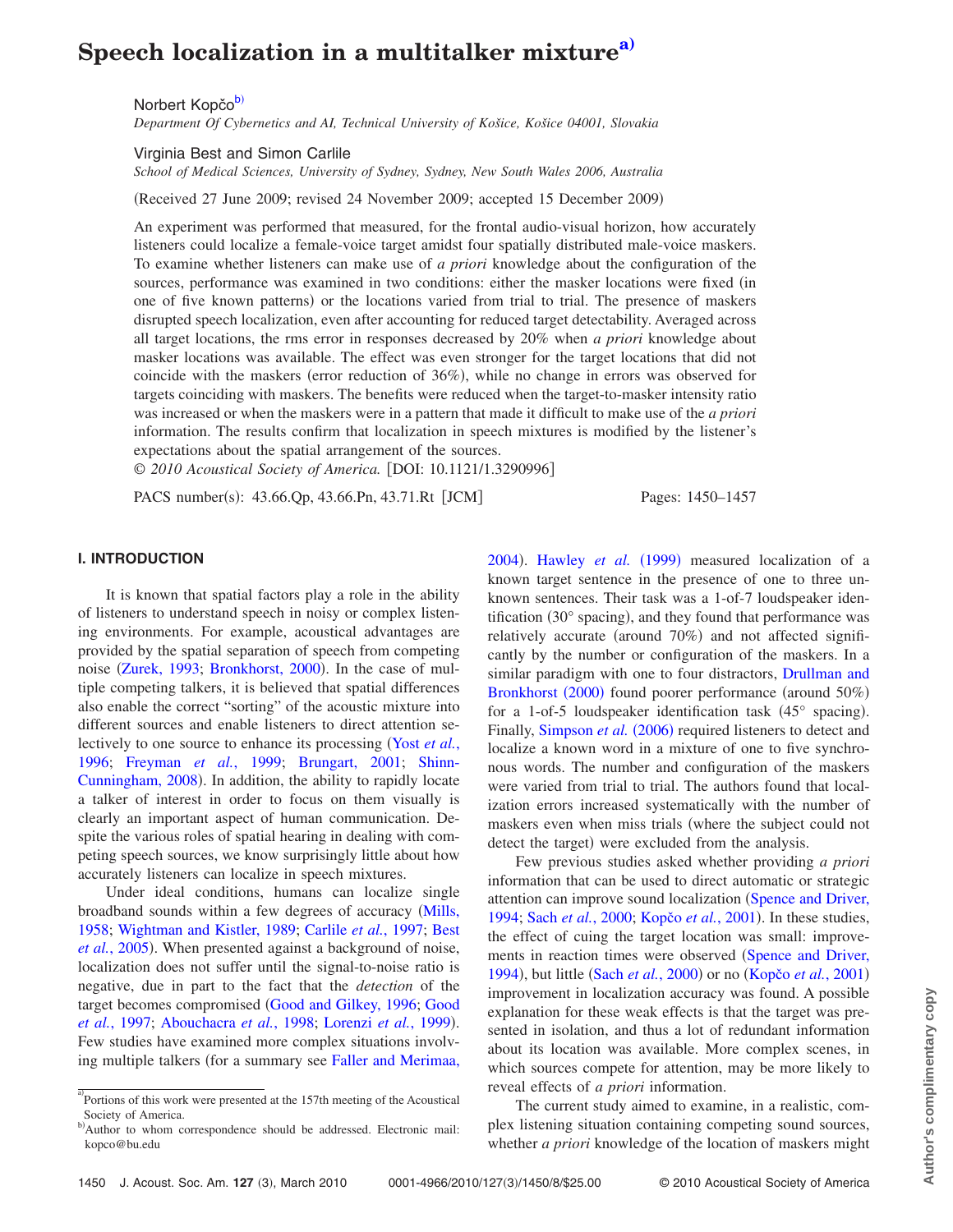<span id="page-1-0"></span>**A) Experimental Setup**



FIG. 1. (Color online) (A) Eleven loudspeakers evenly spaced in front of the listener (10° separation) were used to present stimuli. (B) Maskers were presented from loudspeaker locations arranged into one of five masker patterns. Each pattern had four maskers, presented concurrently with the target.

modify how they affect target localization performance. To this end, we measured the accuracy with which listeners can localize a speech target presented from a random location in the presence of four speech maskers. While all maskers were spatially separated from each other, targets could occur anywhere (including at masker locations). The maskers were presented in one of five masker patterns (see Fig. [1](#page-1-0)). In separate blocks, we either varied the masker pattern randomly from trial to trial (Mixed condition) or kept one of the masker patterns fixed throughout a block, providing the subject with information about the maskers' locations at the beginning of the block (Fixed condition). We expected that subjects would be able to use the masker location information in the Fixed condition to improve their localization performance (with regard to Mixed condition). For example, by actively suppressing the masker locations or actively attending away from masker locations, performance might improve for targets at nonmasker locations (but perhaps worsen for targets colocated with maskers).

The second goal of this study was to examine whether the extent to which *a priori* information can be utilized is influenced by the complexity of the masker distribution. Therefore, we included two simple masker configurations patterns 1 and 2 in Fig. [1,](#page-1-0) in which all masker locations and all nonmasker locations were clustered together), two intermediate configurations (pattern 3, in which the masker locations were in one cluster while the nonmasker locations were in two clusters, and pattern 4, with the opposite arrangement), and one complex configuration (pattern 5, in which both the masker and the nonmasker locations were approximately evenly distributed). We expected the benefit of *a priori* knowledge to be larger for the simpler configurations, based on the assumption that spatial attention or masker suppression can be more efficiently applied to a single region than to multiple regions.

# **II. METHODS**

# **A. Subjects**

Seven subjects participated, one female and six males between the ages of 18 and 50 years. All had normal hearing by self-report and gave informed consent as required by the University of Sydney's Human Research Ethics Committee.

# **B. Environment, stimuli, and setup**

The experiment took place in an empty office of dimensions  $3 \times 5 \times 2.5$  m (width  $\times$  length  $\times$  height). The room had carpet on the floor, a concrete ceiling, and plasterboard on the lateral and back walls. The front wall was exposed brick and contained a large window that was filled with thick wool matting to reduce reflections and block out most of the incoming light; as a result visibility of the loudspeakers was minimal. Eleven loudspeakers on stands were positioned with a spacing of  $10^{\circ}$  to form a horizontal arc of radius 1.5 m [Fig.  $1(A)$  $1(A)$  $1(A)$ ] at the level of an average listener's ears when standing (1.6 m). The target was presented from 1 of the 11 loudspeakers at random. On masker trials, four simultaneous maskers were arranged in one of five configurations Fig.  $1(B)$  $1(B)$  $1(B)$ ]. Listeners were aware that targets could fall on masker locations.

Speech materials were taken from a corpus of monosyllabic words recorded at Boston University's Hearing Re-search Center (Kidd et al.[, 2008a](#page-6-17)). The target was the word "two" spoken by one of the female voices in the corpus. Maskers were nondigit words spoken by the eight male talkers in the corpus, and included names (e.g., "Jane"), verbs (e.g., "found"), adjectives (e.g., "red"), and nouns (e.g., "toys"). The four masker words were drawn randomly from this set with the constraints that they were four different words spoken by four different male voices. On catch trials (see below), the target was replaced by another randomly chosen masker word.

The maskers were all longer in duration than the target, and because they were spoken by male talkers they generally had a broader spectrum than the target. Thus, they did not provide substantial spectral or temporal gaps in which the listener could have a good "glimpse" at the target (as would be the case if the target and maskers were sentences containing natural silent breaks). On the other hand, keeping the target word fixed made the task of identifying the target easier than in natural situations in which the word spoken by the target speaker varies continuously (as do acoustic, phonetic, prosodic, and other characteristics of the utterance). This as well as the difference in gender between the target and the maskers enabled listeners to focus on localizing the target accurately without any ambiguity about which sound to localize.

Target words were presented at a level of approximately 60 dB SPL(A). Maskers were all equal in level, but presented at one of two levels relative to the target in order to vary the difficulty of the task. In the easier task, each masker was equal in level to the target [target-to-masker ratio (TMR) of 0 dB]; in the more difficult task, each masker was 5 dB louder (TMR of  $-5$  dB).

The experiment was run in MATLAB on a PC-compatible control computer. On each trial, the appropriate stimuli were loaded from files stored on the computer hard disk (at a sampling rate of 48 kHz) and sent via a multichannel soundcard (RME Fireface 400), D/A converter (Apogee DA-16x),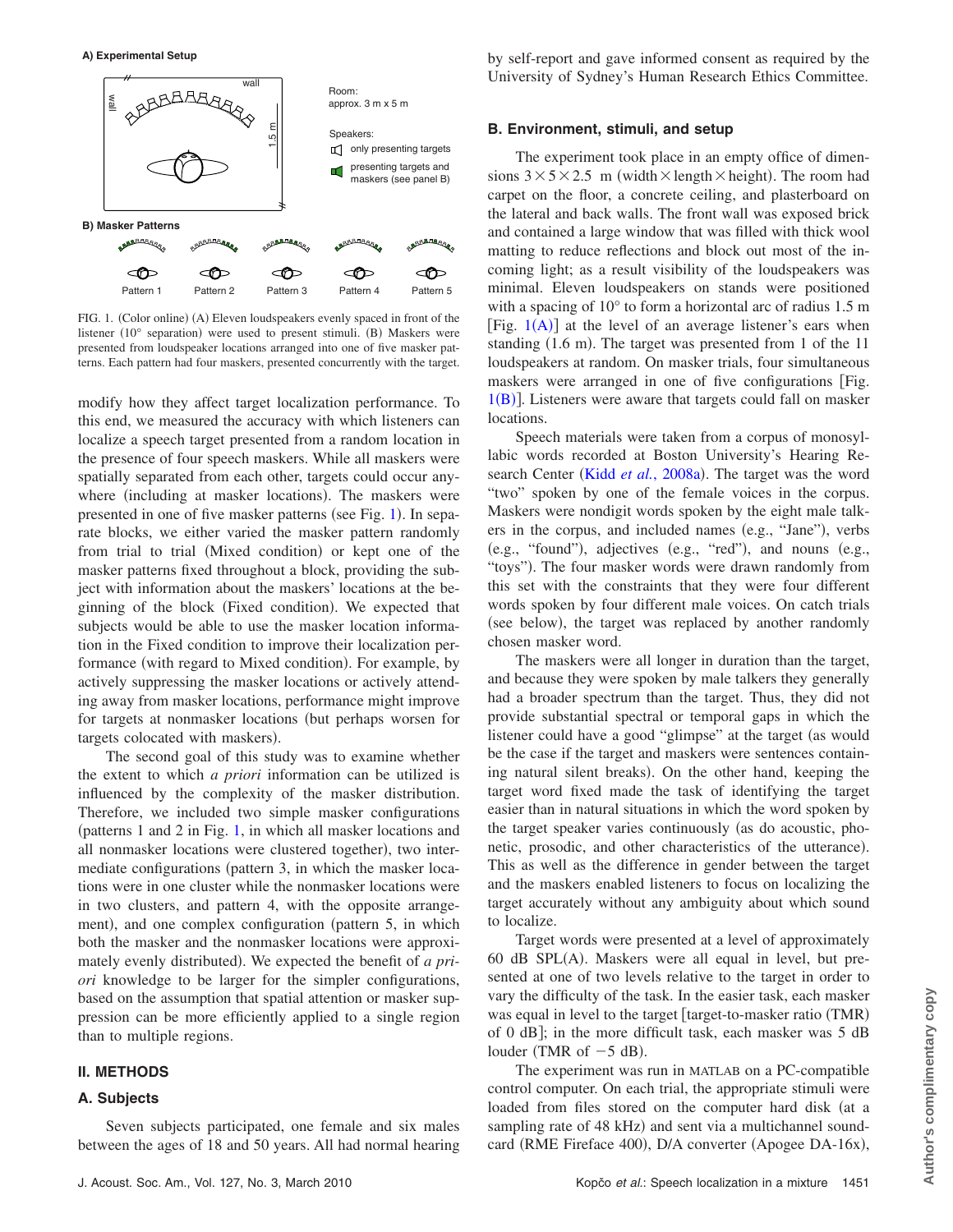and amplifier (Ashley Powerflex 6250), to Tannoy V6 loudspeakers.

Subjects indicated their responses by pointing their head in the perceived direction of the target and pressing a handheld response button. A headtracker (Intersense IC3) mounted on a plastic headband was used to measure the orientation of the head at the time of response.

# **C. Procedures**

Before a session, the experimenter positioned the subject such that he/she was in the center of the loudspeaker array with his/her head pointing to 0° azimuth, and this location was recorded by the headtracker as the reference position. Before the stimulus was played on each trial, the subject was required to orient their head to this position and feedback was given by way of a small light-emitting diode display positioned above and behind the speaker array.

In runs containing maskers, it was expected that there would be a number of trials in which the listener would not be able to detect the target, and localization responses would either be to one of the masker locations or to some random location. To avoid these trials affecting the localization data, listeners were instructed to give a specific response if they did not detect the female target (miss trials). This response was to point to a location directly above the head—a response that was easily distinguished from regular localization responses that all had an elevation component on or near  $0^{\circ}$  (on the audiovisual horizon). To ensure that listeners were following this instruction, a number of catch trials were included in which the target was replaced by another random male masker, and thus false alarm rates could be monitored.

Control runs consisted of  $55$  trials  $(5 \text{ trials per target})$ location). In masker runs, five catch trials were also included and thus these runs were 60 trials long. Each session consisted of 12 runs. The first and last of these were control runs with no maskers present. In five runs the masker pattern was kept fixed (Fixed) for the duration of the run. Each run used one of the five masker patterns, and the pattern was indicated at the start of the run by presenting a recording of the phrase "fixed maskers" sequentially at each of the four masker locations. In the remaining five runs the masker pattern was randomly chosen on each trial (Mixed) and the run was preceded by a presentation of the phrase "mixed maskers." The Fixed and Mixed runs were interleaved. Each subject completed four sessions, two at each TMR.

#### **III. RESULTS**

## **A. Control data**

Figure [2](#page-2-0) plots rms errors relative to the mean response to a single unmasked target as a function of location. Separate lines are shown for the control runs of the 0 dB TMR sessions and of the  $-5$  dB TMR sessions (although the target level did not change). rms errors were consistent across the two masker sessions, growing with target laterality from about 2° to 5°. Also, there was a slight asymmetry in errors; on the left-hand side, rms errors grew approximately linearly with target eccentricity, whereas on the right-hand side the growth was initially steep (resulting in noticeably larger er-

<span id="page-2-0"></span>

FIG. 2. Localization performance in the control condition with no maskers. Plotted are across-subject averages  $(\pm 1$  SEM) of the rms error as a function of the target location. Results are plotted separately for the two TMR sessions even though the target level was identical.

rors for the  $+30^{\circ}$  and  $+40^{\circ}$  targets compared to the  $-30^{\circ}$  and  $-40^{\circ}$  targets) and then leveled off (at +50°). This asymmetry could be related to minor asymmetries in the experimental setup or the room acoustics (even though the room was mostly left-right symmetric) or it could suggest that there is some perceptual asymmetry in speech localization.

#### **B. Miss rates and false alarms**

Table [I](#page-2-1) shows mean miss rates and false alarm rates for the two masker conditions (Fixed and Mixed). Miss rates and false alarm rates were larger at  $-5$  dB TMR than at 0 dB TMR but were relatively low overall. It was especially important that the false alarm rate was low, as this was our indicator that subjects were reliable at indicating that they did not hear the target (and thus that they were unlikely to give random localization responses). Note that only five catch trials were included in each experimental run, and thus the false alarm rate of  $20\%$  observed at the  $-5$  dB TMR corresponds to just one false alarm per run. It is hard to estimate the impact this nonzero false alarm rate has on performance. However, importantly, miss rates and false alarm rates were similar for Fixed and Mixed conditions, meaning that differences between these conditions were unlikely to be attributable to differences in detection criteria.

<span id="page-2-1"></span>TABLE I. Detection performance averaged across subjects, masker patterns and masker locations. Miss rate shows the percentage of trials on which the target was presented but not heard (out of 55 trials per run). False alarm rate shows the percentage of catch trials (out of five trials per run) on which no target was presented but the subject gave a localization response indicating that he/she heard a target.

|                                                            | Miss rate<br>$(\%)$ |  | False alarm rate<br>$(\%)$ |    |  |
|------------------------------------------------------------|---------------------|--|----------------------------|----|--|
| Masker condition TMR 0 dB TMR $-5$ dB TMR 0 dB TMR $-5$ dB |                     |  |                            |    |  |
| Fixed                                                      |                     |  |                            | 21 |  |
| Mixed                                                      |                     |  |                            | 19 |  |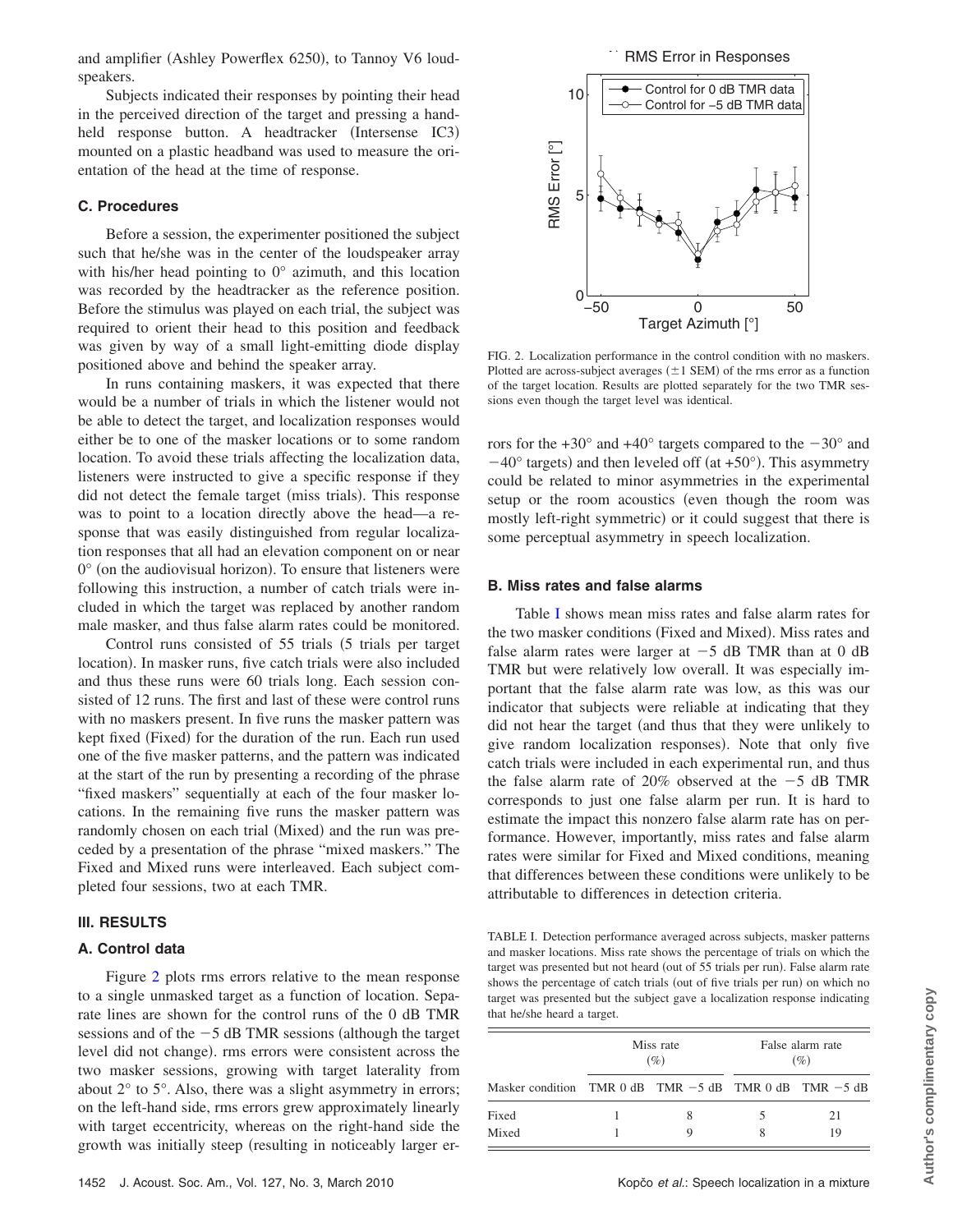<span id="page-3-0"></span>

FIG. 3. Across-subject average of the miss rate (percentage of trials on which target was presented but not heard) as a function of target location. Each panel shows data for one masker pattern (masker locations indicated by the filled triangles along the abscissa), separately for all combinations of the Fixed and Mixed conditions and of the 0 and  $-5$  dB TMR. Mean miss rates collapsed across target locations are shown in Table [I.](#page-2-1)

Figure [3](#page-3-0) shows the miss rate as a function of target location for TMRs of  $0$  dB (filled symbols) and  $-5$  dB (open symbols). The five panels show data for the five different masker patterns. Misses were more common for targets falling on masker locations (or within one loudspeaker from a masker) and very rare elsewhere. This effect, and its exaggeration at the lower TMR, is likely to be an effect of energetic masking, where colocated maskers simply reduce the audibility of the target.

# **C. Effects of masking and** *a priori* **information on rms errors**

Figure [4](#page-3-1) shows the effect of maskers on rms errors for each target location. For each subject, rms errors in the con-trol condition (see Fig. [2](#page-2-0)) were subtracted from rms errors in the different masker conditions<sup>1</sup> and plotted are the acrosssubject means of these differences. The two rows show data for the two TMRs, and the five columns show data for the five different masker patterns.

The effect of masking on rms errors depended in a complex way on all four parameters manipulated in this study, resulting in increases as large as  $15^{\circ}$  [patterns 4 and 5, Figs.  $4(I)$  $4(I)$  and  $4(J)$ ]. Overall, the presence of maskers always resulted in an increase in error, even at 0 dB TMR (all data points are positive in Fig. [4](#page-3-1)). It appears that the rms errors tended to increase most at target locations that corresponded to masker locations. Moreover, the largest increases occurred for masker patterns 4 and 5, the patterns in which the maskers were distributed so that they did not form one group. Lowering the TMR resulted in an approximately constant increase in rms error across all patterns.

Increases in rms error were not perfectly left-right symmetric for the symmetrical patterns 3–5 or for patterns 1 vs 2 which are mirrored versions of one another. The asymmetry appears to parallel that seen in the control data (Fig.  $2$ ), where errors are slightly higher on average for targets on the right. It is difficult to determine from these results whether such asymmetries are perceptual or reflect asymmetries in the setup and the room. The main effects of interest here like the differences between the Fixed and Mixed performance) did not appear to be influenced by this asymmetry.

Figure [4](#page-3-1) shows that the effect of maskers on rms errors also depended on whether the masker locations were fixed or mixed within a run. For example, for pattern 1 at the poorer TMR [[F](#page-3-1)ig.  $4(F)$ ], rms errors were larger in the Fixed condition when the target was presented from the left, but were larger in the Mixed condition when the target was presented from the right. In general there was a tendency for a transition such as this to occur at or near the boundary between masker regions and nonmasker regions.

Figure  $5(A)$  $5(A)$  $5(A)$  provides a summary by showing the increase in the rms error in localization responses (relative to

<span id="page-3-1"></span>

FIG. 4. Across-subject average (±1 SEM) of the increases in response rms errors (re. the control condition) as a function of the target location. Each column of panels shows the Fixed and Mixed condition data for one masker pattern (masker locations indicated by the filled triangles along the abscissa) and for the TMR of 0 dB (upper panels) and  $-5$  dB (lower panels).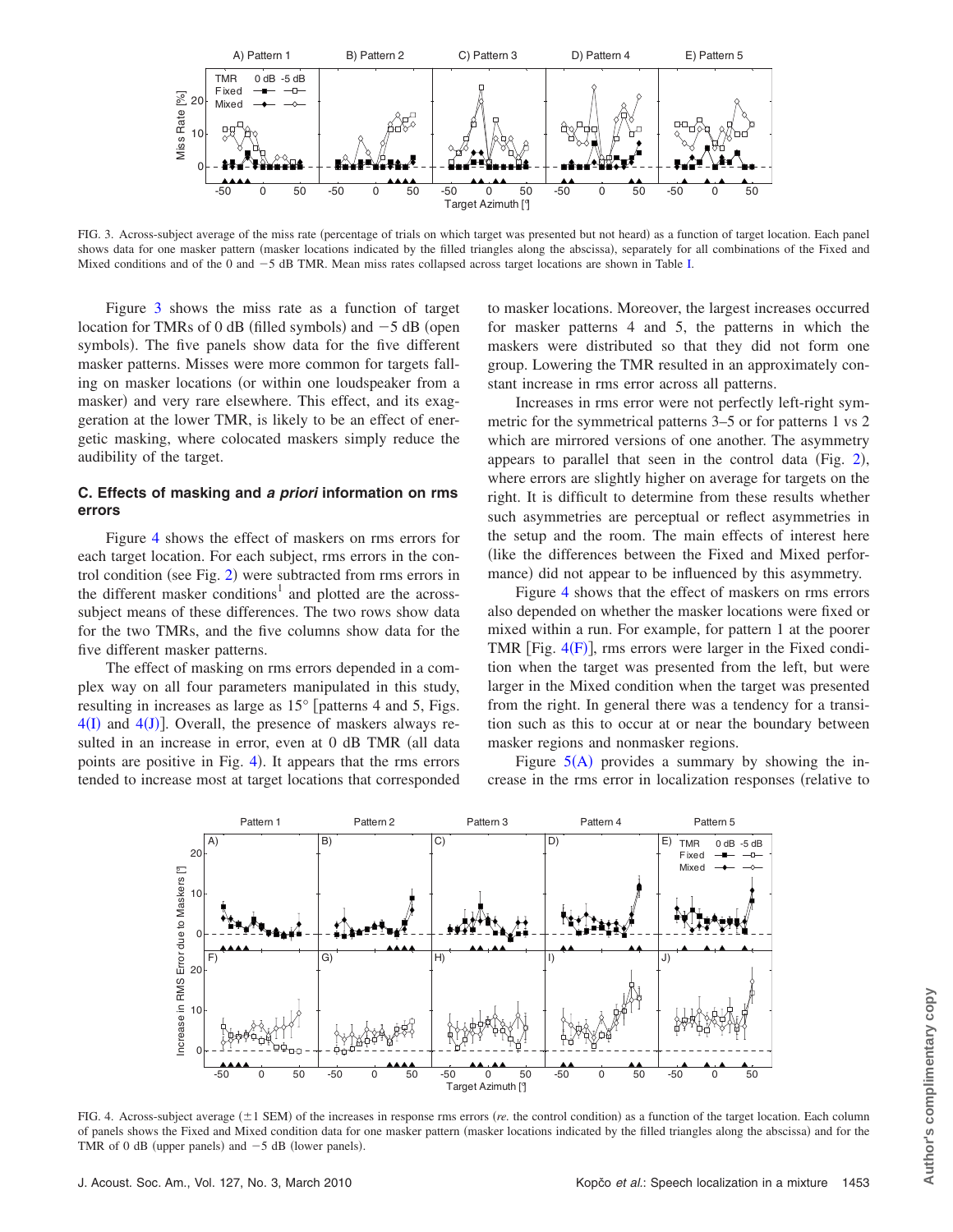<span id="page-4-0"></span>

FIG. 5. (A) Effect of the maskers on localization accuracy shown as the increase in rms error in the responses to masked targets *(re.* rms error in the no-masker control condition) averaged across all patterns and across either all target locations (all), across the target locations from which no masker was presented for a given masker pattern (off-masker), or across the target locations from which a masker was presented for a given pattern (onmasker). Data are plotted separately for the Fixed and Mixed conditions and the two TMRs. (B) Effect of *a priori* knowledge on localization accuracy. The difference between rms errors in the Fixed and Mixed conditions is plotted separately for the on-and off-masker locations of each pattern and for the across-pattern average. All bars show the across-subject average  $(\pm 1)$ SEM).

the rms error in the control condition) averaged across masker patterns. Data are averaged across all target locations (All), across the locations at which the target was not colocated with a masker (off-masker), and across the locations at which the target was presented with a colocated masker (onmasker). Separate bars represent the Fixed and Mixed conditions and the two different TMRs.

Averaged across all target locations, the reductions in the rms error in the Fixed condition with regard to the Mixed condition were  $15\%$  at 0 dB TMR and  $20\%$  at  $-5$  dB TMR [see the filled and open "[A](#page-4-0)ll" bars in Fig.  $5(A)$ ]. When only the off-masker target locations were considered, the effect of *a priori* knowledge was even larger, reducing the rms errors by approximately 31% at 0 dB TMR and by approximately 35% at  $-5$  dB TMR ["Off-Masker" bars in Fig.  $5(A)$  $5(A)$  $5(A)$ ]. On the other hand, the availability of *a priori* information had a modest effect on the on-masker targets, increasing the rms errors by approximately 2% at 0 dB TMR and by approximately 9% at  $-5$  dB TMR ["On-Masker" bars in Fig.  $5(A)$  $5(A)$  $5(A)$ ].

Figure 5([B](#page-4-0)) evaluates the effect of *a priori* knowledge directly by showing the difference between the Mixed and Fixed condition rms errors as a function of the masker pattern (including the across-pattern average), separately for the on- and off-masker locations. At the off-masker locations, *a priori* information provided a benefit for all masking patterns at  $-5$  dB TMR and a smaller and less consistent benefit at 0  $dB$  TMR. At  $-5$  dB TMR, the largest benefit was observed with patterns 1–3 and at 0 dB TMR the largest benefit was for pattern 4. At both TMRs, the smallest off-masker benefit of *a priori* information was observed for masker pattern 5. At the on-masker locations, no consistent effect of *a priori* knowledge was observed.

These results were confirmed by submitting the data from Fig.  $5(B)$  $5(B)$  $5(B)$  to a three-way repeated measures analysis of variance (ANOVA), with the factors of target location (onmasker vs off-masker), masker pattern  $(1-5)$  and TMR  $(0)$ and  $-5$  dB). This ANOVA found a significant main effect of the target location and of the TMR, as well as a significant three-way interaction between the factors (Table [IIA](#page-4-1)). Additional two-way ANOVAs were performed separately on the on-masker and off-masker data (Table [IIB](#page-4-1)). No significant main effect or interaction was found for the on-masker data, while all main effects and interactions were significant for the off-masker data, confirming the trends shown in Fig.  $5(B)$  $5(B)$  $5(B)$ .

# **IV. DISCUSSION**

#### **A. Impact of maskers on detection and localization**

One effect of presenting a speech target in the presence of four concurrent speech maskers was a reduction in the detectability of the target, as evidenced by the presence of miss trials (Table [I](#page-2-1)), particularly at the poorer TMR. This was not surprising, given that concurrent speech maskers are well known to cause energetic and informational masking, both of which impede detection. We saw more misses for

<span id="page-4-1"></span>TABLE II. (A) Three-way repeated measures ANOVA on the differences between the rms errors in the Mixed vs Fixed conditions (location  $\times$  pattern  $\times$  TMR). (B) Two two-way ANOVAs performed on the same data, but separately for the on-masker and off-masker locations (pattern $\times$ TMR).

| (A) Main factor/interaction            |       | d. f.     |                      | F          | Signif. <sup>a</sup> |
|----------------------------------------|-------|-----------|----------------------|------------|----------------------|
| Location (on vs off)                   |       | 1, 6      |                      | 20.46      | ***                  |
| Pattern                                |       | 4, 24     |                      | 1.98       |                      |
| <b>TMR</b>                             |       | 1, 6      |                      | 4.34       |                      |
| Location $\times$ pattern              |       | 4, 24     |                      | 2.11       |                      |
| $Location \times TMR$                  |       | 1, 6      |                      | 3.51       |                      |
| $Pattern \times TMR$                   |       | 4, 24     |                      | 0.89       |                      |
| Location $\times$ pattern $\times$ TMR |       | 40, 240   |                      | 3.12       | $\ast$               |
| (B)                                    |       | On-masker |                      | Off-masker |                      |
| Main factor/interaction                | d. f. | F         | Signif. <sup>a</sup> | F          | Signif. <sup>a</sup> |
| Pattern                                | 4, 24 | 1.39      |                      | 3.90       | $\ast$               |
| <b>TMR</b>                             | 1, 6  | 0.42      |                      | 9.70       | $\ast$               |
| $Pattern \times TMR$                   | 4, 24 | 0.27      |                      | 3.79       | $\ast$               |

 $\text{``Significance levels:}$  \* *p* < 0.005, \*\* *p* < 0.05, \*\*\* *p* < 0.01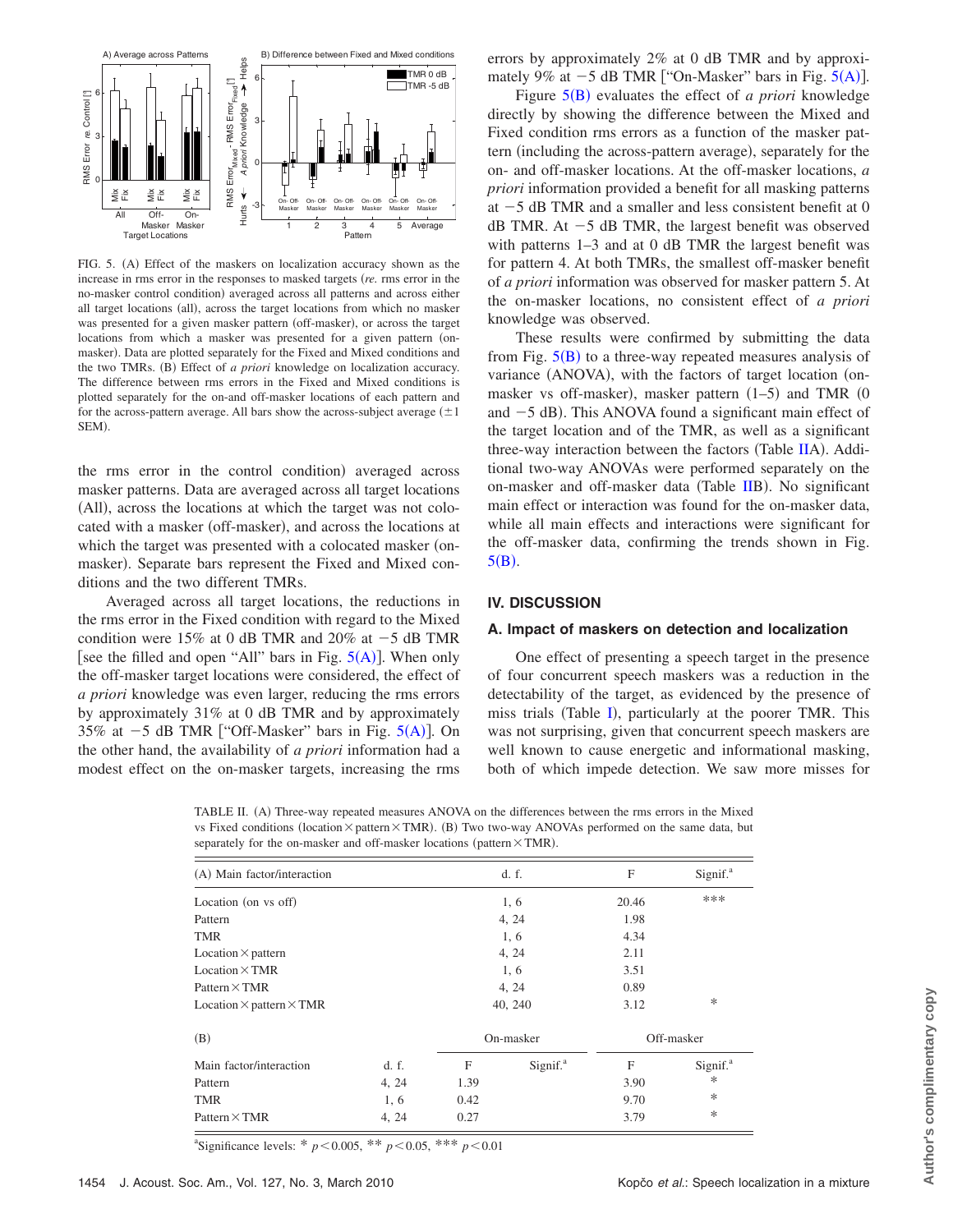on-masker locations (Fig. [3](#page-3-0)) consistent with previous studies showing greater masking for colocated stimuli whether the task is detection ([Simpson](#page-6-14) *et al.*, 2006; [Balakrishnan and](#page-6-18) [Freyman, 2008](#page-6-18)) or intelligibility ([Bronkhorst, 2000;](#page-6-0) [Brun](#page-6-2)[gart, 2001;](#page-6-2) [Freyman](#page-6-19) et al., 2001; [Arbogast](#page-6-20) et al., 2002).

In most previous studies that examined localization in the presence of maskers, disruptions to localization could largely be explained in terms of such reductions in detectability [Good and Gilkey, 1996;](#page-6-7) Good *et al.*[, 1997;](#page-6-8) [Lorenzi](#page-6-10) et al.[, 1999](#page-6-10)). In the present study, however, localization performance was only measured for trials in which listeners reported to have heard the target (see also **[Simpson](#page-6-14)** *et al.*, [2006](#page-6-14)). Using this approach, we still found that target localization was strongly degraded by the presence of the speech maskers. The maskers increased rms errors, depending on the configuration of the target and maskers and the TMR. The presence of false alarms on the catch trials (Table [I](#page-2-1)) suggests that some of these effects may be a result of the listeners' tendency to respond and indicate a (probably random) target location even on trials on which they did not hear the target. However, these false alarms were very rare in the 0 dB TMR condition, and this condition gave rise to qualitatively similar patterns of results to the  $-5$  dB TMR condition. Thus we are confident that random responses had only a minor impact on the results. Another possibility is that listeners would on occasion erroneously attribute the location of a masker to the target. It is likely that this "feature-binding" confusion would be more of a problem at the lower TMR where the target voice is more poorly segregated from the mixture and hence less distinct.

We compared the overall effect of maskers on speech localization in our study to that reported by [Simpson](#page-6-14) *et al.* ([2006](#page-6-14)). On average, our listeners showed rms errors of  $7^\circ$  in the control condition and 13° in the Mixed condition at 0 dB TMR. In a similar condition, with four different-sex maskers at 0 dB TMR, [Simpson](#page-6-14) et al. (2006) reported rms errors (in the left-right dimension) of  $8^\circ$  in the control condition and 14° in the mixture case. This good correspondence in performance between our subjects and those of [Simpson](#page-6-14) *et al.* ([2006](#page-6-14)) suggests that the fact that our study was conducted in a reverberant office (rather than in an anechoic environment) did not increase errors in quiet or in a mixture. This was somewhat surprising given that reverberation has been shown to affect the segregation of competing speech sounds ([Lavandier and Culling, 2007](#page-6-21)) as well as the localization of one sound in the presence of another ([Braasch and Hartung,](#page-6-22) [2002;](#page-6-22) Kopčo et al.[, 2007](#page-6-23)) in other studies using simpler stimuli.

# **B. Effects of** *a priori* **information on localization**

Many previous studies have demonstrated detrimental effects of stimulus uncertainty on target detection and iden-tification in complex auditory mixtures (for review, see [Kidd](#page-6-24) et al.[, 2008b](#page-6-24)). Most of these studies have examined spectral or temporal uncertainty in the target or the masker(s). A handful of studies that examined uncertainty in the spatial domain found that within- or across-trial variability in the target location can disrupt intelligibility (Kidd *et al.*[, 2005;](#page-6-25)

[Brungart and Simpson, 2007;](#page-6-26) Best et al.[, 2008](#page-6-27)). Variability or uncertainty in masker location, on the other hand, appears to have only a minor effect on target detection for the case of simultaneous noises (Fan *et al.*[, 2008](#page-6-28)) and no effect at all on target intelligibility in the case of competing sentences ([Jones and Litovsky, 2008](#page-6-29)). Furthermore, previous studies of spatial cuing for simple sound localization tasks have not found robust benefits ([Spence and Driver, 1994;](#page-7-3) Sach [et al.](#page-6-15), [2000;](#page-6-15) Kopčo et al.[, 2001](#page-6-16)).

The main hypothesis examined in this study was that the disruptive effect of maskers on speech localization in a multitalker mixture would be mitigated by providing the listener with *a priori* information about the masker locations. The rationale was that attentional processing may become important for localization in complex environments in which there is strong competition for processing resources. Consistent with this hypothesis, we found that the rms error was reduced by approximately  $0.5^{\circ}$  (or  $15\%$ ) at 0 dB TMR and by  $1^{\circ}$  (or 20%) at  $-5$  dB TMR.

We also predicted that the benefit of *a priori* information would be more pronounced for the off-masker target locations. In fact, we found that all of the benefit was restricted to the off-masker locations, at which the error was reduced by approximately  $1^{\circ}$  (or 31%) at 0 dB TMR and by approximately  $2^{\circ}$  (or 35%) at the  $-5$  dB TMR. The improvement in performance for the off-masker targets is likely due to reassignment of processing resources to the off-masker locations (away from the known masker locations). However, the observed recovery from masking was not complete, showing that factors outside listener's strategic control also limited performance. These factors likely include direct acoustic interference of the competing sounds with the target sound and limitations in the binaural system's abilities to extract the relevant acoustic cues.

Another hypothesis was that the listeners would benefit more from the *a priori* information about the masker locations if the masker distribution was simple. This hypothesis was confirmed only partially. As expected, the smallest benefit was observed for pattern 5, where maskers were most distributed, thus making it difficult to strategically allocate attention to (or away from) a particular region. Interestingly, for the remaining patterns, the size of the benefit of *a priori* information depended on the TMR. At 0 dB TMR, the largest benefit was observed for pattern 4, whereas at  $-5$  dB TMR the largest benefit was provided for patterns 1–3. While this result makes it difficult to identify the strategy employed by the listeners, it suggests that the strategy might change as the difficulty of the task increases.

## **C. Potential mechanisms**

As a final note, it is worth considering the mechanisms that might underlie sound localization in a complex speech mixture, with a view to understanding both the impact of maskers on accuracy and the moderating influence of prior knowledge about the their spatial arrangement.

[Faller and Merimaa](#page-6-11) (2004) proposed a model that showed that the robust localization of sounds in the presence of distractors reported in previous studies (e.g., [Hawley](#page-6-12)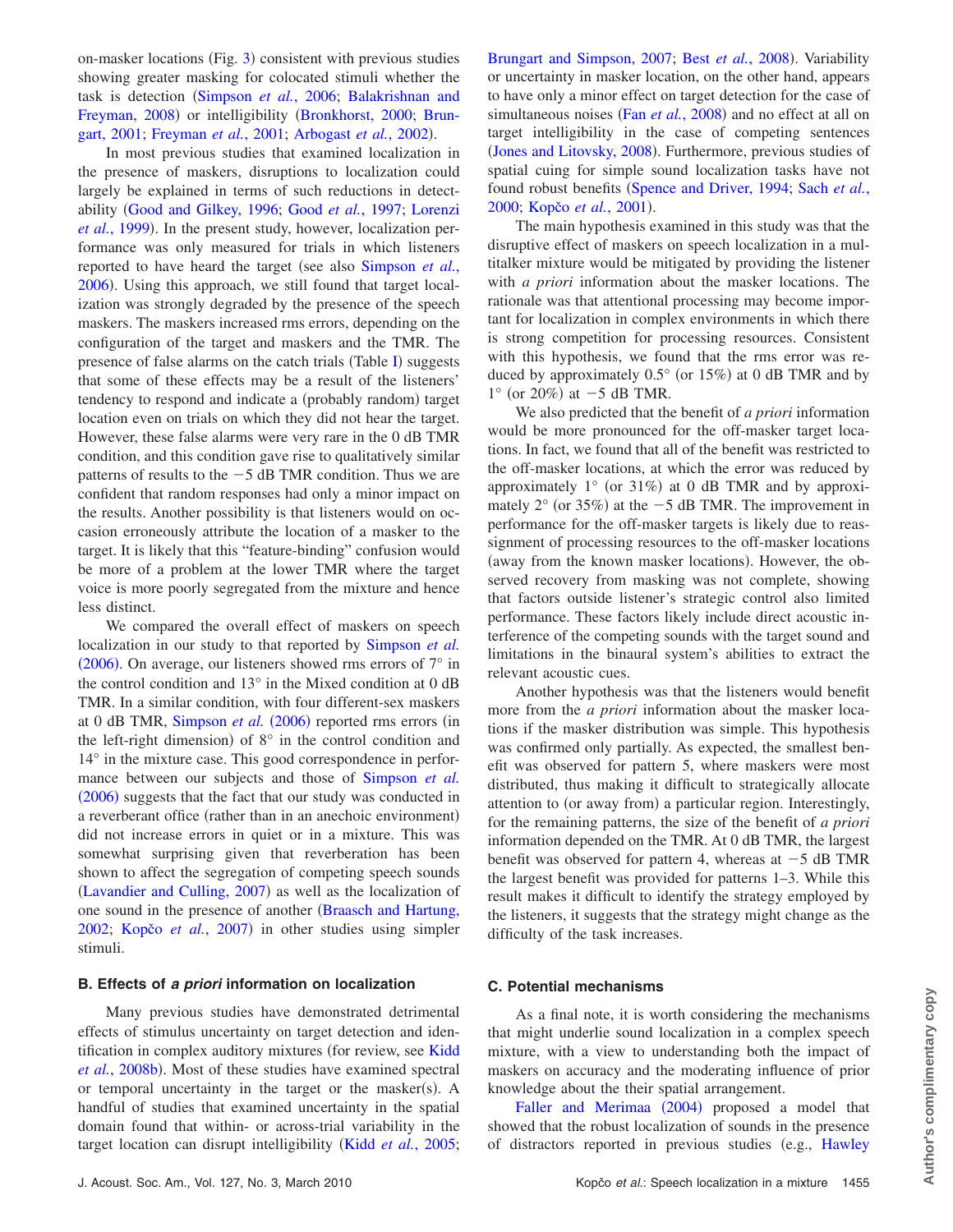et al.[, 1999](#page-6-12)) could be predicted by considering binaural processing only at points in time when interaural coherence is higher than a (relatively high) critical threshold. Their model was successful at extracting independent binaural parameters for five simultaneous speech stimuli (in their case positioned at  $0^{\circ}$ ,  $\pm 30^{\circ}$ , and  $\pm 80^{\circ}$  azimuth). This model is unlikely to handle stimuli like ours because it assumes that there are gaps in the masker profile that allow the listener to have a clear glimpse at the target. Such gaps were minimal in our stimuli because of the brief and synchronized nature of the five utterances. However, it is possible that if the threshold coherence criterion was sufficiently lowered, the model would give reasonable outputs and might even predict the increases in localization error in the presence of maskers observed here.

In order to describe the effects of masker spatial uncertainty on localization accuracy, it seems necessary to invoke more central mechanisms such as endogenous orientation ([Posner and Petersen, 1990](#page-6-30)) whereby responses are modulated by attention and/or expectation. One challenge for any simple model of orienting, however, is to explain why the benefit of *a priori* information depended on the TMR and the specific masker pattern.

# **V. SUMMARY**

Localization of a monosyllabic speech target is degraded by the presence of concurrent speech maskers, particularly for poorer TMRs, even when reduced detectability is accounted for. The impact of the concurrent maskers depends in a complex way on the target/masker configuration and whether or not the target is spatially coincident with a masker. Listeners can use *a priori* information about the location of maskers to mitigate their adverse effects on target localization, in particular, for targets that do not coincide with maskers.

# **ACKNOWLEDGMENTS**

Work supported by grants from the Human Frontier Science Program (to N.K.), the NIH Grant No. R03 TW007640 (which partially supported N.K.), the Australian Research Council (to S.C.), and the University of Sydney Postdoctoral Research Fellowship (to V.B.).

- <span id="page-6-9"></span>Abouchacra, K. S., Emanuel, D. C., Blood, I. M., and Letowski, T. R. **1998**-. "Spatial perception of speech in various signal to noise ratios," Ear Hear. **19**, 298–309.
- <span id="page-6-20"></span>Arbogast, T. L., Mason, C. R., and Kidd, G. (2002). "The effect of spatial separation on informational and energetic masking of speech," J. Acoust. Soc. Am. **112**, 2086–2098.
- <span id="page-6-18"></span>Balakrishnan, U., and Freyman, R. L. (2008). "Speech detection in spatial and nonspatial speech maskers," J. Acoust. Soc. Am. **123**, 2680–2691.
- <span id="page-6-6"></span>Best, V., Carlile, S., Jin, C., and van Schaik, A. (2005). "The role of high frequencies in speech localization," J. Acoust. Soc. Am. **118**, 353–363.
- <span id="page-6-27"></span>Best, V., Ozmeral, E. J., Kopčo, N., and Shinn-Cunningham, B. G. **2008**-. "Object continuity enhances selective auditory attention," Proc. Natl. Acad. Sci. U.S.A. **105**, 13174–13178.
- <span id="page-6-22"></span>Braasch, J., and Hartung, K. (2002). "Localization in the presence of a distracter and reverberation in the frontal horizontal plane: I. Psychoacoustical data," Acust. Acta Acust. **88**, 942–955.
- <span id="page-6-0"></span>Bronkhorst, A. W. (2000). "The cocktail party phenomenon: A review of research on speech intelligibility in multiple-talker conditions," Acta. Acust. Acust. **86**, 117–128.
- <span id="page-6-2"></span>Brungart, D. S. (2001). "Informational and energetic masking effects in the perception of two simultaneous talkers," J. Acoust. Soc. Am. **109**, 1101– 1109.
- <span id="page-6-26"></span>Brungart, D. S., and Simpson, B. D. (2007). "Cocktail party listening in a dynamic multitalker environment," Percept. Psychophys. **69**, 79–91.
- <span id="page-6-5"></span>Carlile, S., Leong, P., and Hyams, S. **1997**-. "The nature and distribution of errors in sound localization by human listeners," Hear. Res. **114**, 179–196.
- <span id="page-6-13"></span>Drullman, R., and Bronkhorst, A. W. (2000). "Multichannel speech intelligibility and talker recognition using monaural, binaural, and threedimensional auditory presentation," J. Acoust. Soc. Am. **107**, 2224–2235.
- <span id="page-6-11"></span>Faller, C., and Merimaa, J. (2004). "Source localization in complex listening situations: Selection of binaural cues based on interaural coherence," J. Acoust. Soc. Am. **116**, 3075–3089.
- <span id="page-6-28"></span>Fan, W. L., Streeter, T. M., and Durlach, N. I. (2008). "Effect of spatial uncertainty of masker on masked detection for nonspeech stimuli," J. Acoust. Soc. Am. **124**, 36–39.
- <span id="page-6-19"></span>Freyman, R. L., Balakrishnan, U., and Helfer, K. S. (2001). "Spatial release from informational masking in speech recognition," J. Acoust. Soc. Am. **109**, 2112–2122.
- <span id="page-6-1"></span>Freyman, R. L., Helfer, K. S., McCall, D. D., and Clifton, R. K. (1999). "The role of perceived spatial separation in the unmasking of speech," J. Acoust. Soc. Am. **106**, 3578–3588.
- <span id="page-6-7"></span>Good, M. D., and Gilkey, R. H. (1996). "Sound localization in noise: The effect of signal-to-noise ratio," J. Acoust. Soc. Am. **99**, 1108–1117.
- <span id="page-6-8"></span>Good, M. D., Gilkey, R. H., and Ball, J. M. (1997). "The relation between detection in noise and localization in noise in the free field," in *Binaural and Spatial Hearing in Real and Virtual Environments*, edited by R. H. Gilkey and T. R. Anderson (Erlbaum, Hillsdale, NJ), pp. 349-376.
- <span id="page-6-12"></span>Hawley, M. L., Litovsky, R. Y., and Colburn, H. S. (1999). "Speech intelligibility and localization in a multi-source environment," J. Acoust. Soc. Am. **105**, 3436–3448.
- <span id="page-6-29"></span>Jones, G. L., and Litovsky, R. Y. (2008). "Role of masker predictability in the cocktail party problem," J. Acoust. Soc. Am. **124**, 3818–3830.
- <span id="page-6-25"></span>Kidd, G., Jr., Arbogast, T. L., Mason, C. R., and Gallun, F. J. (2005). "The advantage of knowing where to listen," J. Acoust. Soc. Am. **118**, 3804– 3815.
- <span id="page-6-17"></span>Kidd, G., Jr., Best, V., and Mason, C. R. (2008a). "Listening to every other word: Examining the strength of linkage variables in forming streams of speech," J. Acoust. Soc. Am. **124**, 3793–3802.
- <span id="page-6-24"></span>Kidd, G., Jr., Mason, C. R., Richards, V. M., Gallun, F. J., and Durlach, N. I. (2008b). "Informational masking," in *Auditory Perception of Sound Sources*, edited by W. A. Yost, A. N. Popper, and R. R. Fay (Springer Handbook of Auditory Research, New York), pp. 143-190.
- <span id="page-6-23"></span>Kopčo, N., Best, V., and Shinn-Cunningham, B. G. (2007). "Sound localization with a preceding distractor," J. Acoust. Soc. Am. **121**, 420–432.
- <span id="page-6-16"></span>Kopčo, N., Ler, A., and Shinn-Cunningham, B. G. (2001). "Effect of auditory cuing on azimuthal localization accuracy," J. Acoust. Soc. Am. **109**, 2377.
- <span id="page-6-21"></span>Lavandier, M., and Culling, J. F. (2007). "Speech segregation in rooms: Effects of reverberation on both target and interferer," J. Acoust. Soc. Am. **122**, 1713–1723.
- <span id="page-6-10"></span>Lorenzi, C., Gatehouse, S., and Lever, C. (1999). "Sound localization in noise in normal-hearing listeners," J. Acoust. Soc. Am. **105**, 1810–1820.
- <span id="page-6-4"></span>Mills, A. W. (1958). "On the minimum audible angle," J. Acoust. Soc. Am. **30**, 237–246.
- <span id="page-6-30"></span>Posner, M. I., and Petersen, S. E. (1990). "The attention system of the human brain," Annu. Rev. Neurosci. **13**, 25–42.
- <span id="page-6-15"></span>Sach, A., Hill, N., and Bailey, P. (2000). "Auditory spatial attention using interaural time differences," J. Exp. Psychol. Hum. Percept. Perform. **26**, 717–729.
- <span id="page-6-3"></span>Shinn-Cunningham, B. G. (2008). "Object-based auditory and visual attention," Trends Cogn. Sci. **12**, 182–186.
- <span id="page-6-14"></span>Simpson, B. D., Brungart, D. S., Iyer, N., Gilkey, R. H., and Hamil, J. T. (2006). "Detection and localization of speech signals in the presence of competing speech signals," in Proceedings of the International Conference

<sup>&</sup>lt;sup>1</sup>The rms errors reported here were computed relative to the mean control responses. When rms errors were defined with respect to the actual target locations, the results were similar. We chose to use the rms errors relative to the control responses since they reflect the perceived locations and account for possible inaccuracies in the placement of the target speakers and in the response measurement system.